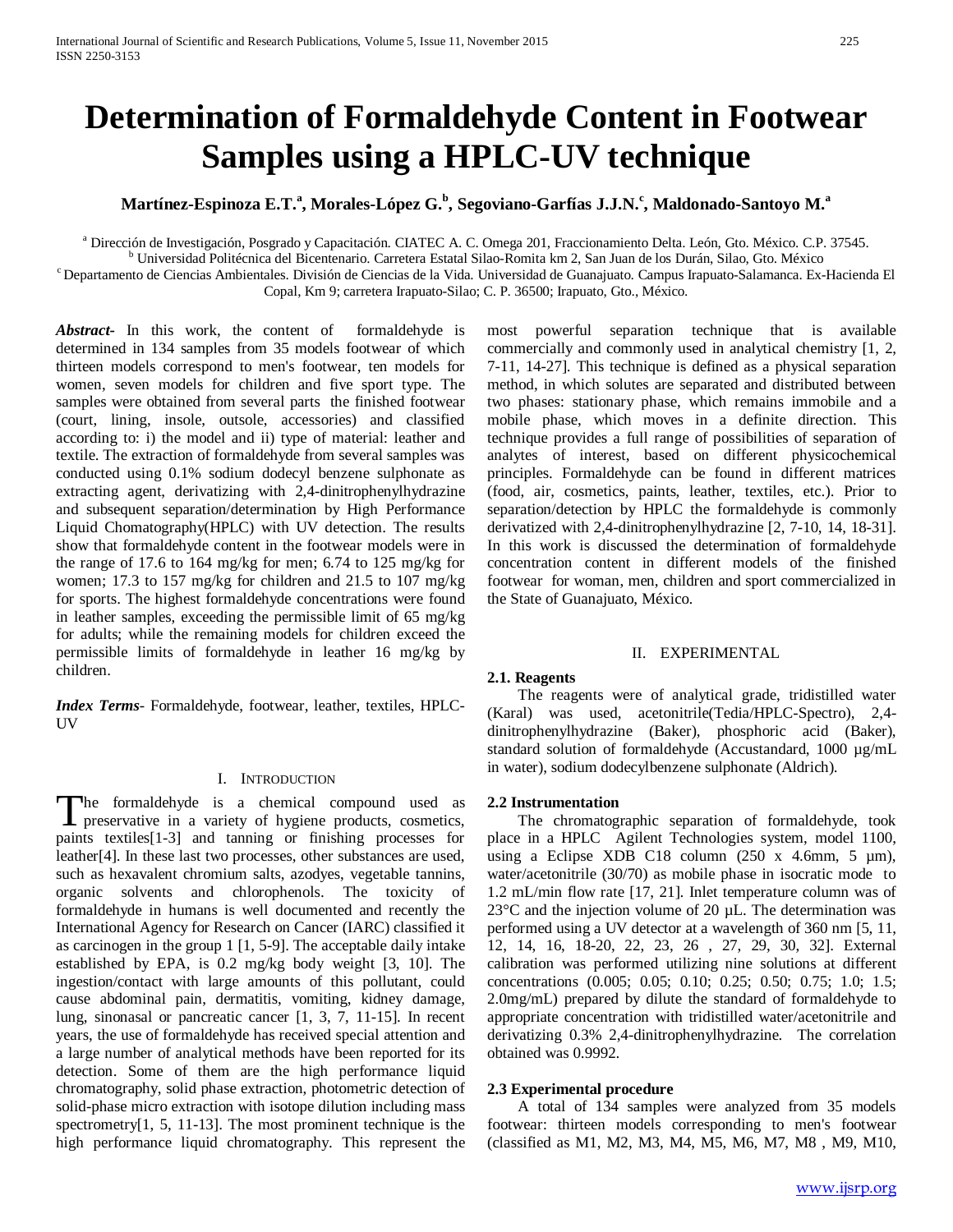M11, M12 and M13), ten models for women (W1, W2, W3, W4, W5, W6, W7, W8, W9, W10), seven models for children (CH1, CH2, CH3, CH4, CH5, CH6, CH7) and five sports type models (S1, S2, S3, S4, S5). The samples analyzed were classified according to: i) the model and ii) type of material: leather and textile. The initial samples were obtained from different parts of footwear: court, lining, insole, outsole and accessories**.**

 Saturated solution was prepared by weighing 300 mg of 2,4-dinitrophenylhydrazine and diluting to 100 mL with acetonitrile. It was allowed to stir for 60 minutes, heated to 60 °C and evaporated about 95% the solvent. Allowed to cool and washed twice with acetonitrile and dried in argón atmosphere. Subsequently, a solution 0.3% of 2,4-dinitrophenylhydrazine was prepared by weighing 0.15g completed to 50 mL with concentrated phosphoric acid using the ultrasonic bath for 10 minutes [1, 5, 10, 11, 16, 19, 20, 29, 30]. The solution was stored in amber bottle [32].

 The extractant solution was prepared by weighing 1.0g of sodium dodecyl benzene sulphonate and completing the volume to 1000mL with tridistilled water. The method of extraction for the determination of formaldehyde in textiles and leather samples, was performed according to ISO 17226-1:2003 [33] with slight modifications, which consist in: a weight of 2*±*0.1g of sample (leather or textile) previously cleaned mechanically, was cut into small pieces of 1-2 mm (samples were worked as received) in Erlenmeyer flasks Teflon; were added 50mL of solution 0.1% sodium dodecyl benzene sulphonate pre-heated to 40°C, the samples were capped and heated in water bath at 40°C with stirring for 60 minutes. After this time, immediately were filtered using glass fiber filter.

 For the chromatographic determination, the samples were prepared as follows: 1000µL of the filtered extract from each sample were mixed with 800 $\mu$ L of acetonitrile, 100 $\mu$ L of tridistilled water and 100µL of 0.3% 2,4-dinitrophenylhydrazine and derivatizing 60 minutes. All samples were analyzed the same day of preparation.

#### III. RESULTS AND DISCUSSION

 The 35 models of footwear analyzed in this work, correspond to men, women, children and sports. Some of the observed differences are in design, manufacture material (leather or textile) and the different components (cutting, lining, insole, outsole and accessories) for each model.

 The elution time obtained in chromatographic separation was 2.78 and 3.59minutes for the 2,4-dinitrophenylhydrazine and formaldehyde, respectively. A similar time was observed in the samples analyzed.

 The Table 1 shows the results the formaldehyde determined in 134 samples analyzed, classified according to: a) material (leather or textile) and b) analyzed as part of the footwear (court, lining, insole, outsole or accessories). The total formaldehyde in the models analyzed footwear for men was of 17.6 to 164 mg/kg; for women 6.74 to 124 mg/kg; the children from 17.3 to 157 mg/kg and sport footwear of 21.5 to 107 mg/kg. It is noteworthy that the variability between formaldehyde concentrations found was dependent on factors such as the model (woman, men, children or sport), material (leather or textile) or the part of the footwear (court, lining, insole, outsole or accessories). These

results show that higher concentrations of formaldehyde were found in leather samples. Figure 1, presented a scatter diagram with the analytical results for 35 footwear models. It is shown that several footwear models exceed the allowable limit for adults 65mg/kg according Restricted Substances List 2014 [35] of which four models corresponding to children, seven to men, two for woman and one model sports footwear; in the children's footwear all models analyzed exceeded the permissible limit of 16 mg/kg [35].

 In Figure 2 is plotted the scatter with the values obtained for 134 total samples analyzed, of which 26 samples were from children's footwear, 33 for women; 54 corresponding for men and 21 samples for footwear sport. It can be seen, that 4 of the samples of footwear for men and a sample for sport footwear exceed the normative value of 65 mg/kg [35]. On the other hand, all samples analyzed in children's footwear surpassed the limit 16 mg/kg [35]. Moreover, taking into account the part footwear analyzed (court, lining, insole, outsole and accessories), the following results were obtained: samples belonging to the court were 38.6% and 18.7%; lining 33.3% and 34.7%; insole 19.3% and 17.3%; outsole 5.3% and 1.3% in leather and textile respectively. In the samples corresponding to accessories was based in laces, ribbons, bias and tapes deriving from 28% textile and 3.5% leather material.

 Is important to mention the presence of formaldehyde in the footwear, it is frequently found because most of these manufacture processes use formaldehyde compounds in order to improve the physical properties of these materials[36].

#### IV. CONCLUSIONS

 From 35 footwear models analyzed, 13 models corresponded to men's footwear, 10 for women, 7 for children and 5 sports. Generally the results show that 6.74-50.0 mg/kg formaldehyde were found in the models M1, M4, M8, M10, M12, M13, W3, W7, W9, W11, W13, CH4, S4 and S5; of 50- 100 mg/kg in models M3, M7, M9, M11, W2, W4, W10, W12, CH1, CH5, CH6, CH7, CH8, S2 and S3; the 100 to 150 mg/kg in the models M5, M6, W1, CH2, CH3 and S1; and of 150 to 200 mg/kg was found the pattern M2. Based on these results it can be concluded that all models of footwear for children exceed the normative limit 16 mg/kg [35] in leather and textile products for children. Furthermore, for adult, the allowable limit in leather and textile with direct contact is 65 mg/kg [35], being the models M1, M3, M5, M6, M7, M9, M11, W1, CH2, CH3, S1 that exceeded this value.

 The highest concentrations of formaldehyde were more frequent found in leather that textile samples and eleven footwear models analyzed exceeded the permissible limit of 65 mg/kg for adult with direct contact, while all models for children exceeded the permissible limits of formaldehyde in leather 16 mg/kg [35].

#### **REFERENCES**

- [1] Zhao X.Q., Zhang Z.Q. (2009). Talanta 80(1):242-245.
- [2] Worl Health Organization. PISSQ 1995. Formaldehyde. Health and Safety Guide. Health and Safety Guide No. 57:2-17.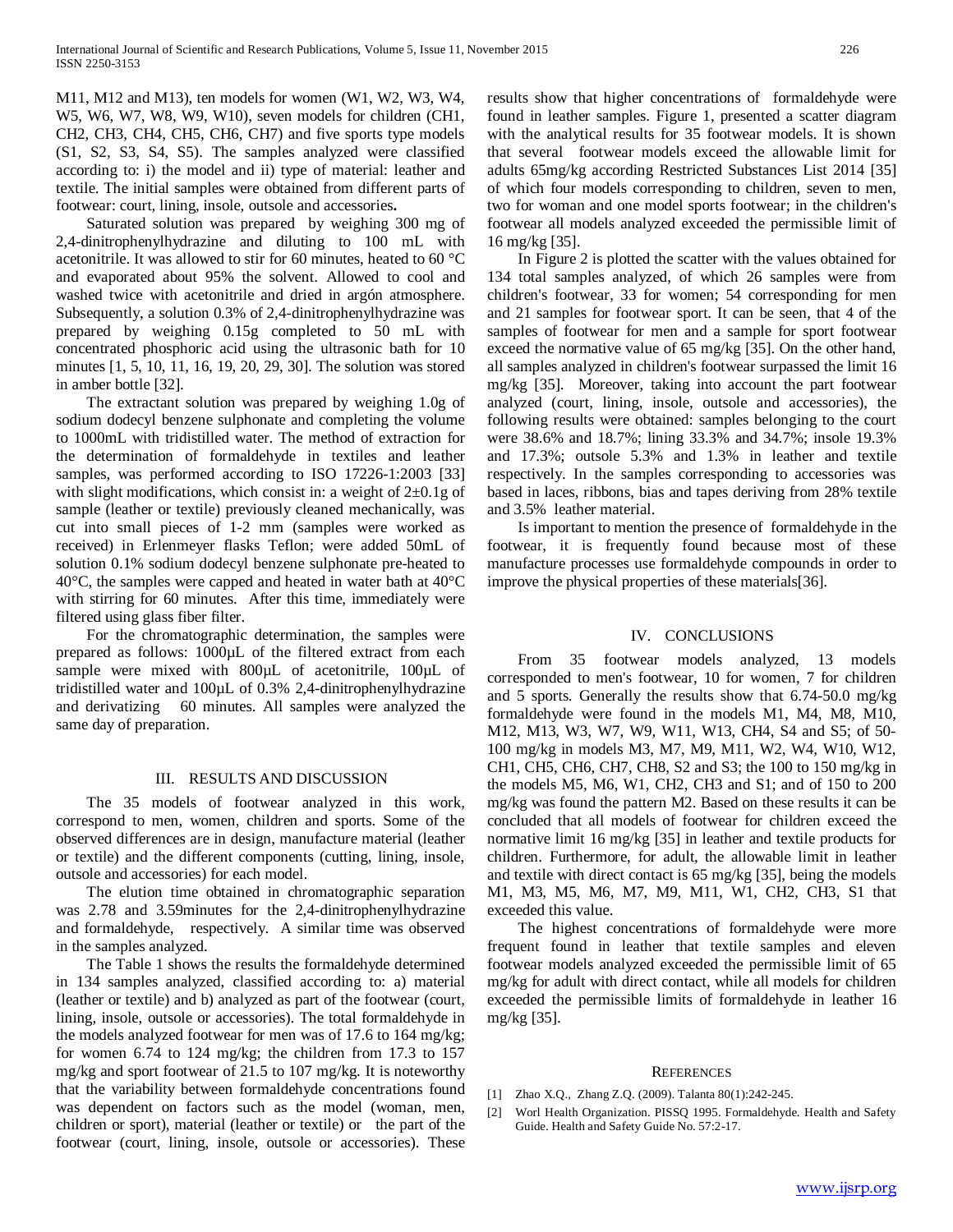- [3] Tang X., Bai Y., Duong A., Smith M.T., Li L., Zhang L. (2009). Formaldehyde en China: Production, consumption, exposure levels, and health effects. Environment International 35:1210-1224.
- [4] TFL-Eco-Guidelines. Restricted Substances in Leather. (2010). Part 3.
- [5] Soman A., Qiu Y., Chan-Li Q. (2008). HPLC-UV Method development and validation for the determination of low level formaldhyde in a drugs substance. Journal of Chromatographic Science 46:461-465.
- [6] Motyka K., Onjia A., MikUska P., Vecera Z. (2007). Flow-injection chemiluminescence determination of formaldehyde in water. Talanta 71:900-905.
- [7] Li Q., Oshima M., Motomizu S. (2007). Flow-injection spectrofluorometric determination of trace amounts of formaldehyde in water after derivatization with acetoacetanilide. Talanta 72:1675-1680.
- [8] Bourdin D., Desauziers V. (2014). Development of SPME on-fiber derivatization for the sampling of formaldehyde and other carbonyl compounds in indoor air. Anal Bioanal Chem 406:317-328.
- [9] Herrington J.S., Hays M.D. (2012). Concerns regarding 24-h sampling for formaldehyde, acetaldehyde, adn acrolein using 2,4-dinitrophenylhydrazine (DNPH)-coated solid sorbents. Atmospheric Environment 55:179-184.
- [10] Xu X., Su R., Zhao X., Liu Z., Li D., Li X., Zhang H., Wang Z. (2011). Determination of formaldehyde in beverages using microwave-assisted derivatization and ionic liquid-based dispersive liquid-liquid microextraction followed by high-performance liquid chromatography. Talanta 85:2632-2638.
- [11] Wang H., Ding J., Du X., Sun X., Chen L., Zeng Q., Xu Y., Zhang X., Zhao Q., Ding L. (2012). Determination of formaldehyde in fruit juice based on magnetic strong cation-exchange resin modified with 2,4 dinitrophenylhydrazine. Food Chemistry 131:380-385.
- [12] Chen L., Jin H., Wang L., Sun L., Xu H., Ding L., Yu A., Zhang H. (2008). Dynamic ultrasound-assisted extraction coupled on-line with solid support derivatization and high-performance liquid chromatography for the determination of formaldehyde in textiles. Journal of Chromatography A 1192: 89-94.
- [13] Jiaming L., Tianlong Y., Guohui Z., Hailing C., Pingping L., Xuan L., Xiaomei H. (2008). Determination of trace formaldehyde by solid substrateroom temperature phosphorescence quenching method based on the rose Bengal-potassium bromate-Tween-80 system. Spectochimica Acta Part A 69:1004-1009.
- [14] Huang H., H.S. Ip S., Zhen-Yu J. (2007). Determination of trace amounts of formaldehyde in acetone. Analytica Chimica Acta 604:134-138.
- [15] Wang Y.S., Tan X., Xue J.H., Li G.R., Shi L.F., Yang H.M., Liu L., Zhou B., Xiao X.L. (2011). Determination of trace formaldehyde in blood plasma by resonance fluorescence technology. Analytica Chimica Acta 690:234- 239.
- [16] Mathew S., Grey C., Rumpunen K., Adlercreutz P. (2011). Analysis of carbonyl compounds in sea buckthorn for the evaluation of triglyceride oxidation, by enzymatic hydrolysis and derivatisation methodology. Food Chemistry 126:1399-1405.
- [17] Ikarashi, Y., Kaniwa M.A., Tsuchiya T. (2003). Examination related to revised test method for determination of formaldehyde, regulated by the law for the control of household products containing harmful substances. Kokuritsu Iyakuhin Shokuhiun Eisei Kenkyusho Hokoku 121:16-24.
- [18] Wang T., Gao X., Tong J., Chen L.. (2012). Determination of formaldehyde in beer based on cloud point extraction using 2,4-dinitrophenylhydrazine as derivative reagent. Food Chemistry 131:1577-1582.
- [19] Elias R.J., Laurie V. F., Ebeler S.E., Wong J.W., Waterhouse A.L. (2008). Analysis of select carbonyl oxidation products in wine by liquid chromatography with diode array detection. Analytica Chimica Acta 626:104-110.
- [20] Takeda K., Katoh S., Nakatani N., Sakugawa H. (2006). Rapid and highly sensitive determination of low-molecular-weight carbonyl compounds in drinking water and natural water by preconcentration HPLC with 2,4 dinitrophenylhydrazine. Analytical Sciences 22:1509-1514.
- [21] Mohon-Roy M.(2008). HPLC analysis of aldehydes in automobile exhaust gas: comparison of exhaust odor and irritation in different types of gasoline and diesel engines. Energy Conversion and Management 49:1111-1118.
- [22] Ochs S.M., Fasciotti M., Barreto R.P., de Figueiredo N. G., Albuquerque F.C., Pontes-Massa M.C.G., Gabardo I., Pereira-Netto A. D. (2010). Optimization and comparison of HPLC and RRLC conditions for the analysis of carbonyl-DNFH derivatives. Talanta 81:521-529.
- [23] van-Coevorden A. M, Coenraads P. J., Pas H. H., van der Valk P. G. M. (2002). Contact allergens in shoe leather among patients with foot eczema. Contact Dermatitis 46:145-148.
- [24] Kim J.A., Kim S., Kim H.J., Kim Y.S. (2011). Evaluation of formaldehyde and VOCs emission factors from paints in a small chamber: The effect of preconditioning time and coating weight. Journal Hazardous Materials 187:52-57.
- [25] Stashenko E.E., Mora A.L., Cervantes M., Martínez J.R. (2006). HS-SPME Determination of volatile carbonyl and carboxilic compounds in different matrices. Journal of Chromatographic Science 44:347-353.
- [26] Potter W., Karst U. (1996). Identification of Chemical Interferences in Aldehyde and Ketone Determination Using Dual-Wavelength Detection. Anal Chem. 68:3354-3358.
- [27] Zafar-Iqbal Md., Novalin S. (2009). Analysis of formose sugar and formaldehyde by high-performance liquid chromatography. Journal Chromatography A 1216:5116-5121.
- [28] Uchiyama S., Inaba Y., Kunugita N. (2011). Derivatization of carbonyl compounds with 2,4-dinitrophenylhydrazine and their subsequent determination by high-performance liquid chromatography. Journal of Chromatography B 879:1292-1289.
- [29] Chi Y., Feng Y., Wen S., Lü H., Yu Z., Zhang W., Sheng G., Fu J. (2007). Determination of carbonyl compounds in the atmosphere by DNPH derivatization and LC-ESI-MS/MS detection. Talanta 72:539-545.
- [30] Moreira-Goncalves L., Magalhaes P. J., Valente I. M., Grosso-Pacheco J., Dostálek P., Sýkora D., Rodrigues J.A., Araújo-Barros A. (2010). Analysis of Aldehydes in Beer by Gas-diffusion Microextraction: Characterization by High Performance Liquid Chromatography-Diode-Array Detection-Atmospheric Pressure Chemical Ionization-Mass Spectrometry. Journal of Chromatography A 1217:3717-3722.
- [31] Na K., Cocker D. R. (2008). Fine organic particle, formaldehyde, acetaldehyde concentrations under and after the influence of fire activity in the amosphere on Riverside, California. Environmental Research 108:7-14.
- [32] Environmental Protection Agency. (2013). Formaldehyde. Chemical Profile and Emergency First Aid Treatment Guide. Available from: http://www.iyosemite.epa.gov/oswericeppoehsinsf.Alphabeticalesults?Open view&start=117. Accessed: feb 12, 2013
- [33] ISO/TS 17226:2003. Leather Chemical Tests Determination of Formaldehyde content. Methods ISO.
- [34] Consumer Policy Ministry of Consumer Affairs 2006 Proposed Government Product Safety Policy Statement on Acceptable Limits of Formaldehyde in Clothing and other Textiles.
- [35] Levistrauss-CO. (2014). Lista de Sustancias Restringidas. Available from: http://www.Levistrauss.com/wp-content/uploads72014/097July-2014-RSL-English.pdf Accessed: feb 08, 2015
- [36] Salthammer T., Mentese S., Marutzky R.. (2010). Formaldehyde in the Indoor Environment. Chem. Rev. 110(4):2536- 2572.

#### **AUTHORS**

**First author:** Estrella Trinidad Martínez-Espinoza**.** Biochemical Engineer with experience in tanning. CIATEC A.C. e-mail address[: maes\\_et@hotmail.com](mailto:maes_et@hotmail.com)

**Second author:** María Maldonado-Santoyo. Researcher in the development and analytical assessment of environmental pollutants in different matrices. CIATEC, A.C. e-mail address: [msantoyo@ciatec.mx](mailto:msantoyo@ciatec.mx) 

**Third author:** Gladys Morales-López**.** Research in the area of analytical chemistry with focus on determination of environmental contaminants in plants. Universidad Politécnica del Bicentenario. e-mail address:

### [gmoralesl@upbicentenario.edu.mx](mailto:gmoralesl@upbicentenario.edu.mx)

**Fourth author:** José de Jesús Nezahualcóyotl Segoviano-Garfías. Researcher in the area of inorganic chemistry with a focus in catalysis. Universidad de Guanajuato. e-mail address: [segovi@ugto.mx](mailto:segovi@ugto.mx)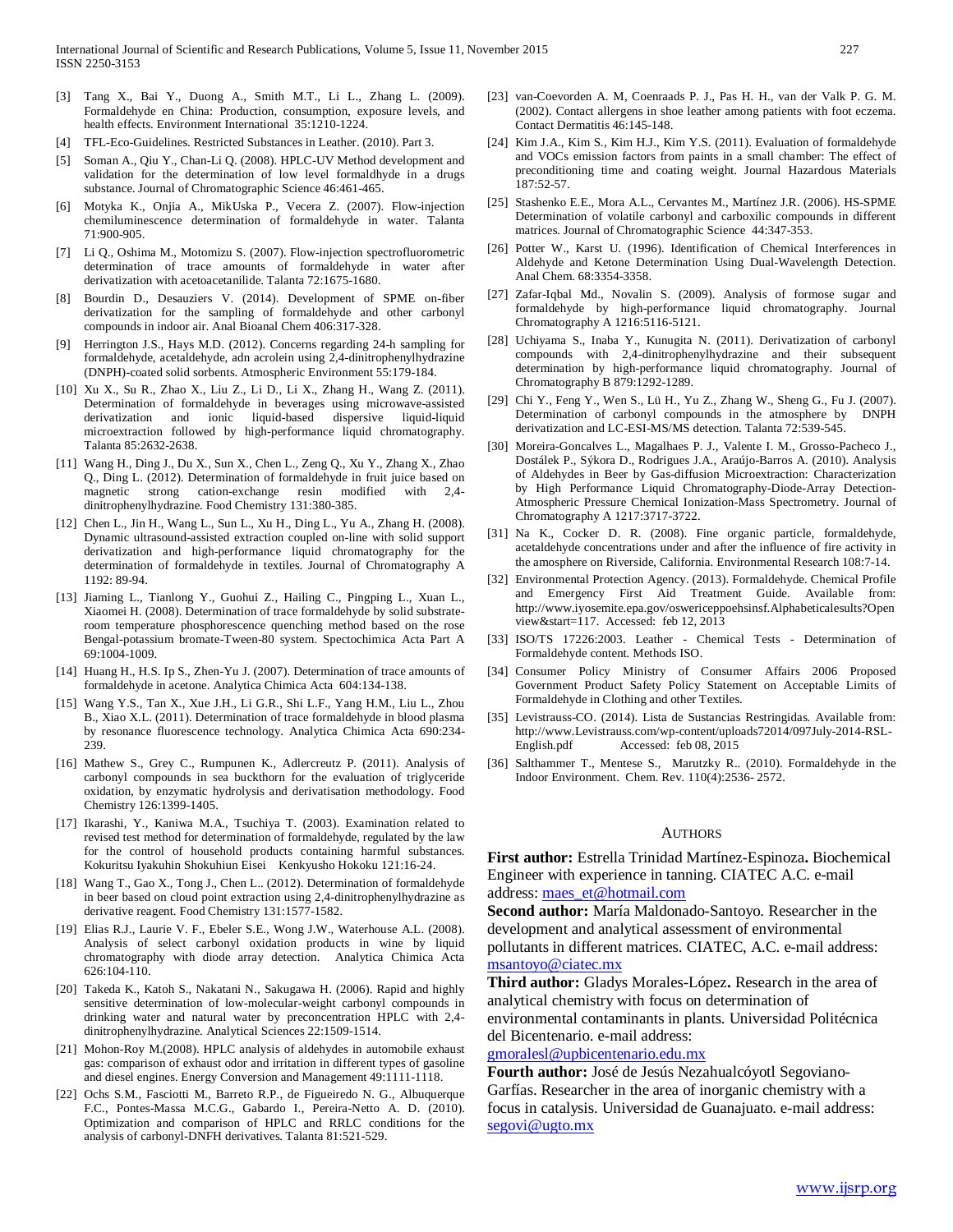**Correspondence author:** María Maldonado-Santoyo. DIPC in CIATEC, A.C. e-mail address: [msantoyo@ciatec.mx](mailto:msantoyo@ciatec.mx)  Alternative email address[: ymarms@hotmail.com,](mailto:ymarms@hotmail.com) contact number: (52) 4777100011 ext. 13010. Fax: (52) 477 7610904

|                 | Formaldehyde concentration in different footwear models |               |                             |               |                                       |               |                                    |               |
|-----------------|---------------------------------------------------------|---------------|-----------------------------|---------------|---------------------------------------|---------------|------------------------------------|---------------|
| Model           | <b>Men</b><br>17.6-164 mg/kg                            |               | Woman<br>$6.74 - 124$ mg/kg |               | <b>CHildren</b><br>$17.3 - 157$ mg/kg |               | <b>Sport</b><br>$21.5 - 107$ mg/kg |               |
| <b>Material</b> | <b>Leather</b>                                          | <b>Textil</b> | Leather                     | Textil        | Leather                               | <b>Textil</b> | Leather                            | <b>Textil</b> |
| Court           | $0.78 - 87.5$                                           | $2.85 -$      | $8.32 -$                    | $1.68 - 32.0$ | $5.23 -$                              | $2.78 - 4.83$ | $35.1 -$                           | $1.37 - 26.7$ |
|                 |                                                         | 22.3          | 34.7                        |               | 44.7                                  |               | 73.5                               |               |
| Lining          | 5.82 - 83.3                                             | $0.55 -$      | $8.48 -$                    | $0.53 - 27.4$ | $11.6-$                               | $0 - 1.26$    | nd                                 | $1.18 - 12.9$ |
|                 |                                                         | 79.3          | 42.1                        |               | 35.3                                  |               |                                    |               |
| Insole          | $8.18 - 62.6$                                           | $1.43-$       | $9.17 -$                    | $2.94 - 5.61$ | $9.11 -$                              | 1.78-43.3     | nd                                 | $2.46 - 44.8$ |
|                 |                                                         | 9.37          | 10.0                        |               | 53.2                                  |               |                                    |               |
| Sole            | $2.57 - 2.95$                                           | nd            | $0 - 2.55$                  | $0 - 15.9$    | nd                                    | nd            | nd                                 | nd            |
| Accesories      | nd                                                      | $0.11 -$      | $0 - 11.7$                  | $1.59 - 43.3$ | nd                                    | $3.28 - 83.8$ | nd                                 | $0 - 3.37$    |
|                 |                                                         | 4.86          |                             |               |                                       |               |                                    |               |

#### **Table 1: Content of formaldehyde in footwear models for men, women, children and sport.**

nd: no detected



**Figure 1: Distribution diagram of formaldehyde content in 35 footwear models analyzed in this work.**